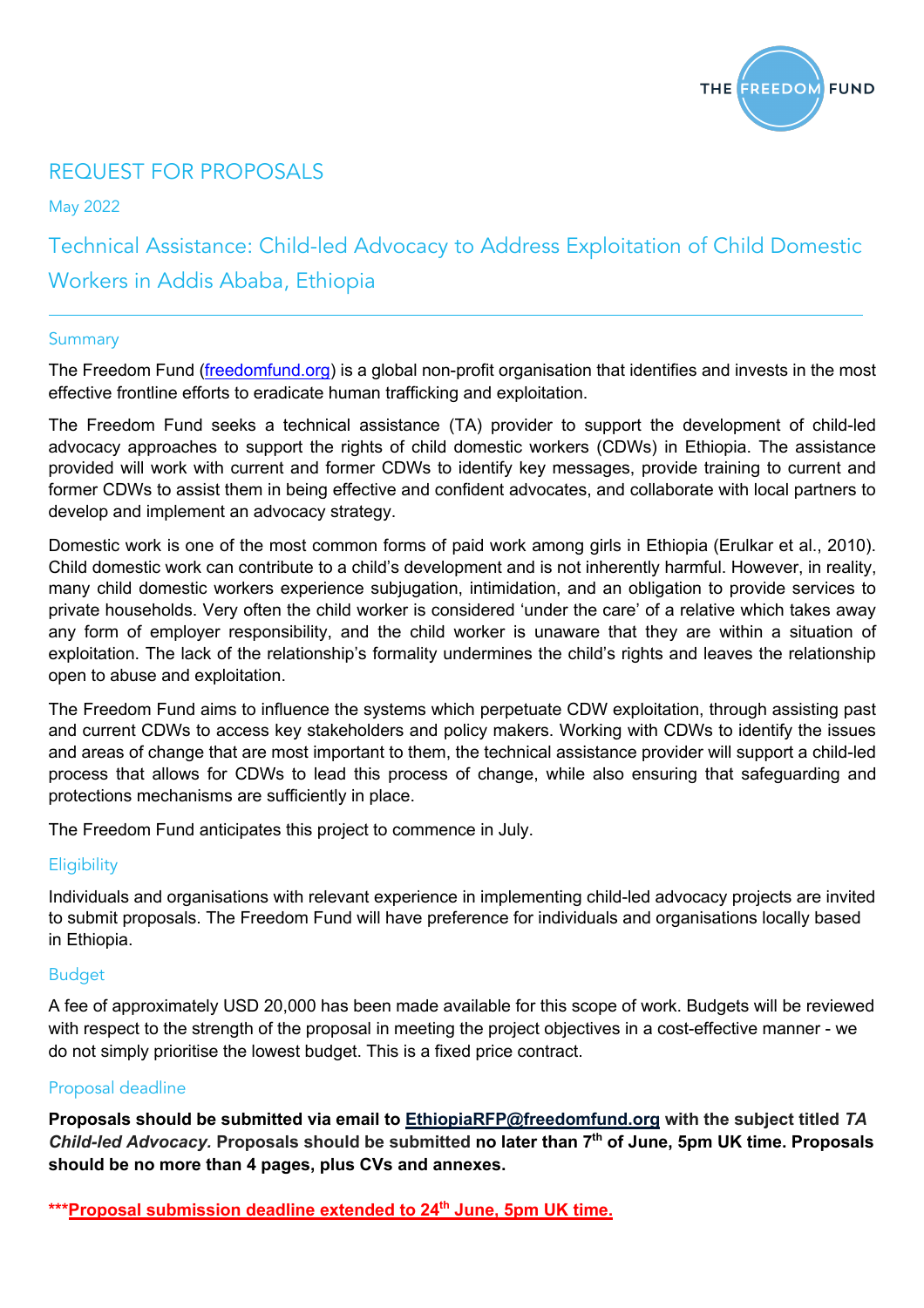### Introduction to the Freedom Fund and its work in Ethiopia

The Freedom Fund is a global non-profit organisation that identifies and invests in the most effective frontline efforts to eradicate modern slavery in the countries and sectors where it is most prevalent. We work with frontline organisations to help protect vulnerable populations, liberate, and reintegrate those enslaved and prosecute those responsible.

Through our innovative hotspot model, we convene strategically aligned networks of anti-slavery NGOs in high prevalence areas of Ethiopia, Brazil, India, Myanmar, Bangladesh, Indonesia, Nepal and Thailand to multiply the capacity, impact and influence of frontline partners. In Ethiopia, our hotspot program was first launched in July 2015 and has invested USD 8.5 million to combat the domestic servitude of Ethiopian women and girls migrating to the Middle East. Our head office is based in London, but the Freedom Fund is also a registered organisation (NGO) in Ethiopia.

Until 2021, the Ethiopia program aimed at generating improved understanding and practises of safer migration, at providing socio-economic support to those most likely to migrate, at strengthening governance structures and systems for safer migration and supporting migrant workers, while promoting learning and good practices. Since 2015, the hotspot program in Ethiopia has improved the lives of more than 141,000 victims of trafficking and vulnerable women and girls, partnering with eleven local NGOs in Addis Ababa and Amhara working to reduce the risk of, and support those affected by, trafficking and exploitation.

Last year, the Freedom Fund expanded its work from cross-border migration into internal migration, focusing on exploitation and servitude amongst child domestic workers (CDWs), with the aim of measurably reducing the prevalence of domestic servitude amongst girls in Addis Ababa as well as improving the migration outcomes of Ethiopian women and girls in the Middle East. The Freedom Fund has a strong interest in directly including girls' voices in our evaluations using participatory research methods.

The present program by the Freedom Fund and its partners aims to improve CDWs' working conditions and reduce domestic servitude of Ethiopian girls by:

- influencing the attitudes and behaviour of key stakeholders, such as employers, recruiters, and community leaders;
- building civil society organisation capacity to incentivise government responsiveness and improve the legislative framework, including mechanisms for children's participation in advocacy; and
- improving the quality of services provided to at risk CDWs and survivors, especially access to education and vocational training.

The CDW program's main objective is to uphold the rights of CDWs and substantially and measurably reduce the prevalence of domestic servitude amongst girls in Addis Ababa, Ethiopia. The project incorporating childled advocacy will be the second CDW project implemented by Freedom Fund, specifically targeting domestic servitude internal to Ethiopia.

## Technical assistance for child-led advocacy objectives

As the Freedom Fund's latest CDW program in Ethiopia, we are implementing a project that seeks to positively influence employers of CDWs, through direct engagement of both employers, their children, and CDWs within their households. The program will seek to engage employers' children so that they better understand the challenges that CDWs face and display more supportive behaviours towards CDWs. We also aim to influence employers' perceptions of CDWs, resulting in improved treatment of CDWs, including sending them to school. The program will also focus on championing child leadership and voices to inform and strengthen CDW programming and advocacy.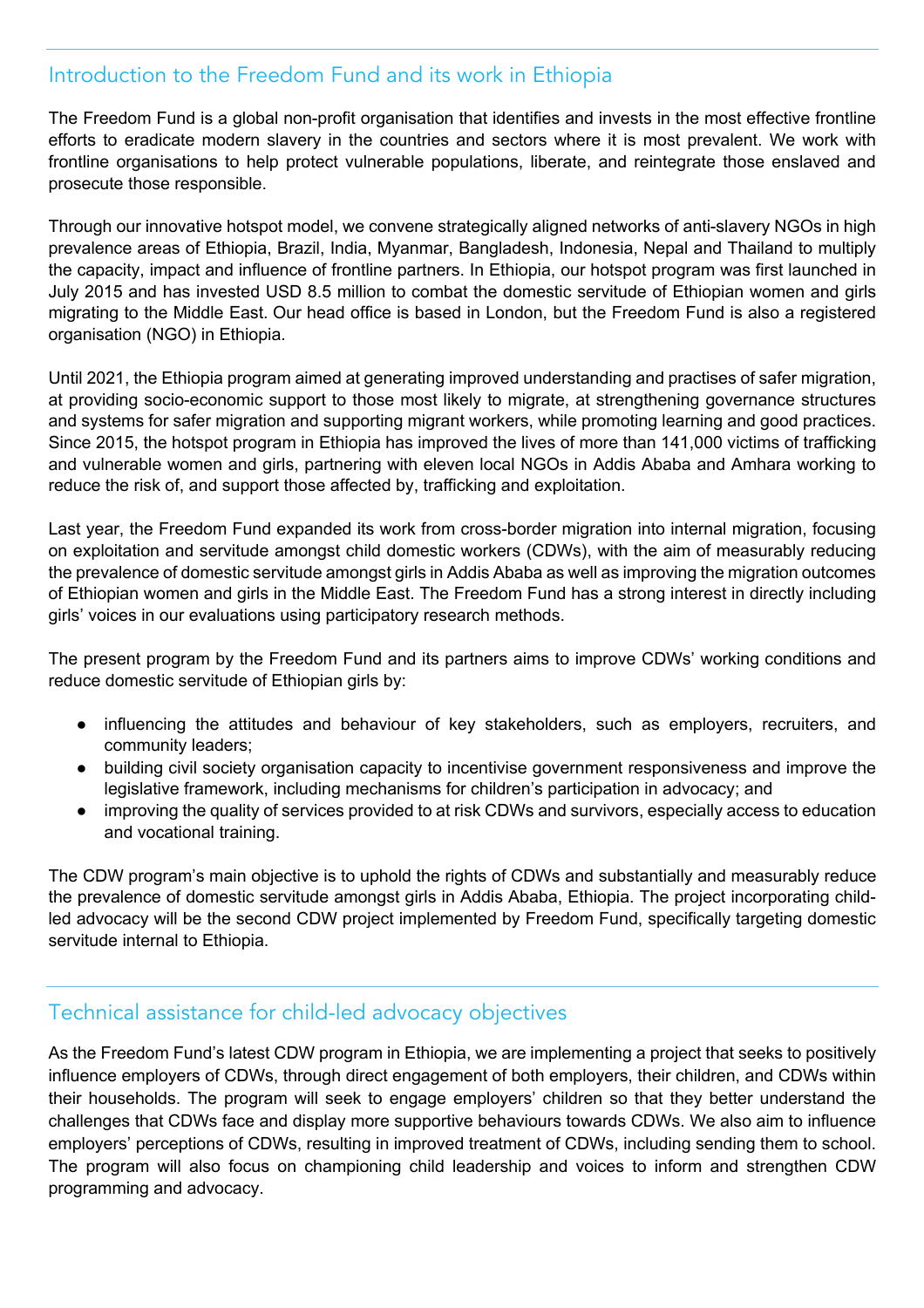This scope of work will support the objective of championing child-leadership and voices. The project should incorporate the following approaches but may be refined by the technical assistance provider in collaboration with child advocates and implementing partners. Proposals should incorporate the following phases and activities.

**Identify:** The first step in incorporating child-led advocacy, should be to identify key issue areas through consultation with current and former CDWs in Ethiopia. Existing Freedom Fund research may also be used to support or clarify findings from these initial consultations. These consultations should also identify the support that CDWs will need to understand their rights, develop the confidence and skills needed to engage other stakeholders, and effectively advocate. This stage should also incorporate identification of areas for strengthening implementing partners' capacity to support CDW-led advocacy.

**Support:** Once areas for advocacy and support have been identified, the consultant will need to develop a delivery plan for how they will provide training to CDWs and implementing partners. For CDWs, the training should focus on assisting them to better understand their rights, methods for how to access support services and local resources, and building skills for effectively engaging in advocacy. For implementing partners, training should focus on how to effectively support CDWs in advocacy efforts and how to implement and monitor an advocacy strategy. The TA provider should engage Freedom Fund's implementing partners throughout this process, so they are able to support, inform, and learn.

**Develop:** The TA provider will support CDWs to develop a child-led advocacy strategy that is informed by their feedback and incorporates issue areas most important to them. The advocacy strategy should detail key advocacy messages, the target audience of the advocacy strategy, what advocacy methods will be implemented, who will be doing the implementation, and how this will be tracked with specific outcomes listed.

Proposals submitted should describe how the approach proposed is appropriate for children, centred on their needs and interests, and adequately reflects safeguarding concerns. Please indicate how you will address the safety and wellbeing of children engaged in advocacy activities.

## Main deliverables and high-level timeline

The proposed schedule outlines the main deliverables. Please include additional steps or considerations as deemed necessary or helpful.

| <b>Project Phase</b>                                                            | <b>Activities</b>                                                                                                                                                                                                                                                                     | <b>Deliverables</b>                                                                                                                                                                                                                                                                                   | <b>Timeline</b> |
|---------------------------------------------------------------------------------|---------------------------------------------------------------------------------------------------------------------------------------------------------------------------------------------------------------------------------------------------------------------------------------|-------------------------------------------------------------------------------------------------------------------------------------------------------------------------------------------------------------------------------------------------------------------------------------------------------|-----------------|
| Identification of issue<br>areas to be incorporated<br>into advocacy activities | Review existing Freedom<br>Fund research on advocacy<br>needs and develop tools<br>and processes for collecting<br>information from current<br>and former CDWs.<br>Develop system/processes<br>for assessing implementing<br>partners' capacity to<br>implement child-led<br>advocacy | Host workshop/focus<br>$\bullet$<br>group discussions with<br>implementing partners<br>and current and former<br>CDWs to identify issue<br>areas for CDW-led<br>advocacy.<br>Host partner-<br>$\bullet$<br>discussions to better<br>understand their<br>capacity for supporting<br>a CDW-led advocacy | August 2022     |
| Identification of areas of                                                      | Identify key areas for                                                                                                                                                                                                                                                                | strategy                                                                                                                                                                                                                                                                                              | September 2022  |
| support for child<br>advocates                                                  | support and a work plan for<br>implementing trainings to<br>support current and former<br>CDWs in gaining access to                                                                                                                                                                   | Training work-plan that<br>$\bullet$<br>details approach to be<br>undertaken and the<br>systems that will need<br>to be in place for                                                                                                                                                                  |                 |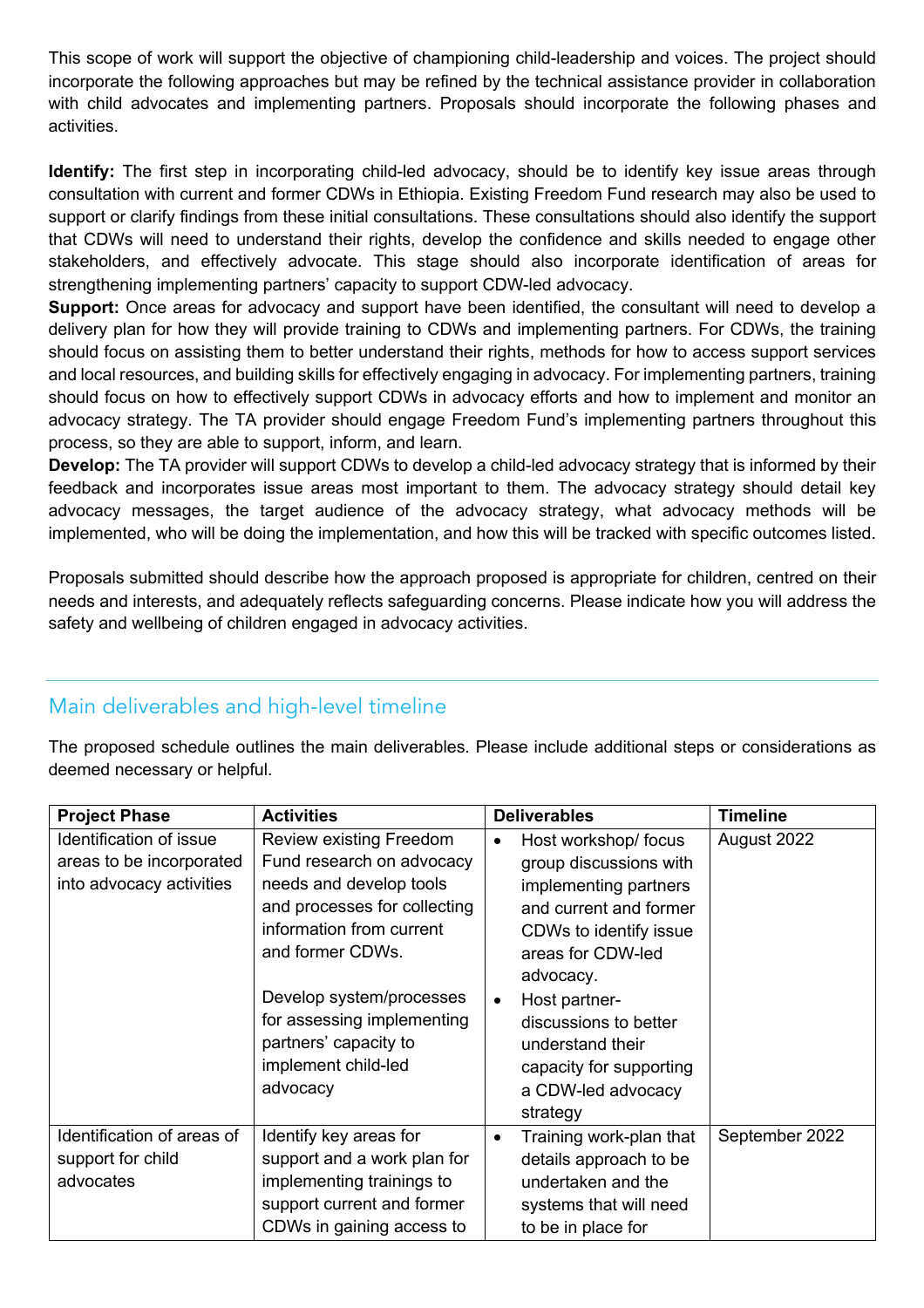|                                        | stakeholders and<br>advocating for their rights<br>with confidence.<br>Identify areas of training for<br>implementing partners to<br>effectively support child<br>advocates and implement<br>an advocacy strategy. | supporting child-led<br>advocacy<br>Specific areas for<br>$\bullet$<br>advocacy identified<br>Training materials<br>$\bullet$<br>developed and shared<br>with Freedom Fund<br>team for review                                                                                                                                                                                                |
|----------------------------------------|--------------------------------------------------------------------------------------------------------------------------------------------------------------------------------------------------------------------|----------------------------------------------------------------------------------------------------------------------------------------------------------------------------------------------------------------------------------------------------------------------------------------------------------------------------------------------------------------------------------------------|
| Provision of leadership<br>training    | In collaboration with<br>implementing partners,<br>provide leadership training<br>to current and former CDWs                                                                                                       | September 2022<br>Updates provided to<br>$\bullet$<br>Freedom Fund team on<br>training progress                                                                                                                                                                                                                                                                                              |
| Provision of advocacy<br>training      | Finalise advocacy issue<br>areas, develop advocacy<br>strategy, and implement<br>training                                                                                                                          | October-November<br>Advocacy strategy<br>$\bullet$<br>2022<br>developed and shared<br>with Freedom Fund<br>team<br>Advocacy training<br>$\bullet$<br>materials drafted and<br>shared, including<br>advocacy strategy<br>Updates provided to<br>$\bullet$<br>Freedom Fund team on<br>training progress<br>Provision of advocacy<br>$\bullet$<br>training to CDWs and<br>implementing partners |
| Implementation of<br>advocacy strategy | Support provided to CDWs<br>and implementing partners<br>to implement child-led<br>advocacy strategy and<br>tracking advocacy activities<br>and outcomes over time                                                 | December 2022<br>Final advocacy strategy<br>$\bullet$<br>that details key<br>activities and outcomes<br>to track over the course<br>of the project                                                                                                                                                                                                                                           |

In addition to the main deliverables listed above, the consultant is expected to discuss with the Freedom Fund any proposed design changes and share regular updates on the progress of field activities.

## Budget

The Freedom Fund has budgeted approximately USD 20,000 for this project. **Budgets will be reviewed with respect to the strength of the proposal in meeting the project objectives in a cost-effective manner; we do not simply prioritise the lowest budget.**

As part of the proposal, please prepare a brief budget with the following breakdown:

- Personnel cost
- Precautions for covid-19 during in-person fieldwork (e.g., personal protective equipment, covid-19 tests etc.)
- Other direct costs (e.g., training workshops, refreshments, reimbursements of participant costs, cameras or cell phones, telecommunications)
- Overheads
- All applicable taxes related to provision of services (e.g., VAT or GST)